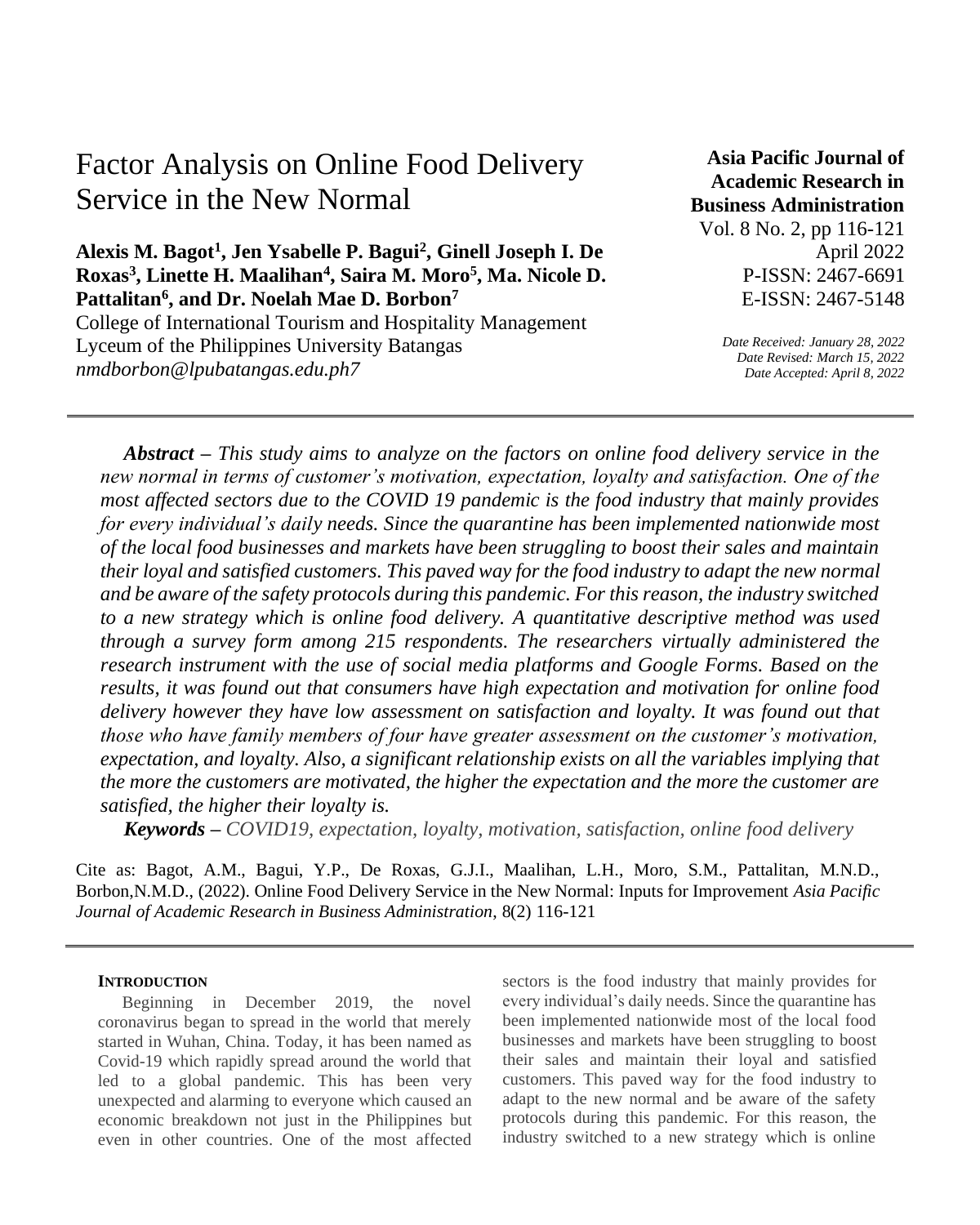food delivery. Entitled as the game changer, many people have been greatly utilizing and enjoying this innovative trend. Due to the advancement of technologies, most of the citizens have engaged in this new style of availing their primary needs.

According to the report of GSMA Intelligence, 5.20 billion are using their mobile phone this 2020, therefore more people are discovering different online applications and one of it is the Online Food Delivery Services. During this pandemic everyone finds it risky to go outside to buy their own food. Fortunately, the rise of food delivery apps which deliver ready-to-eat food brought change that made it easier and convenient for every individual to put something on their plates. This is being supported by a lot of people since it reduces the hassle of traveling and makes it be delivered in the comfort of your home. It also assures customer's safety from being exposed to the virus because it is more hygienic than eating in a dine-in restaurant.

This sudden emergence of Online Food Delivery Services, where people order food from a chosen site of application opened big opportunities and gave second chances to different food businesses. This type of service makes the life of the consumers easier and find food outside their doorsteps in not more than an hour. It brought change to today's food industry because of the different food markets that are rising in this time of pandemic. With this reason there are a lot of factors that need to be considered to assure these Online Food Delivery Services will continue their production for a long run. First is to know what motivates a customer to buy a certain product. Lee et. al. [1] mentioned that people tend to buy food online because of user-friendly applications, information are firmly generated and the good quality of the system. Customers admitted that ordering food online made their life easier and lessen the amount of time that they should be spending traveling into a local restaurant. It is also a good way to ensure the safety of everyone during this pandemic since it assures less contact to people.

Second is the customer expectation, according to Almsalam [2], customers' expectations are beliefs about a service delivery that serve as a standard against which performance is done. Their anticipation gets higher because they have encountered different brands leading them to have a comparison of products and services. They form a certain set of expectations based on the variety of choices they have experienced. Customers also developed expectations based on the advertisements and promotions of different Online Food Delivery firms. In general, customers are looking forward receiving a high quality of service that matches their expectations and fulfill their wants and needs.

Third, people's satisfaction is also an important factor to be considered that can be greatly achieved through fulfilling customer needs and wants. Basari et al. [3] said that it is essential for a business since it has a great impact on the image and financial status of an enterprise. This is because it provides information to understand the aspects of consumer's preference and should be considered since it will guide them to improve business performance from their perspectives. In connection to this, it is crucial for a company to satisfy their customers in providing the best quality of products, excellent services reviews and strong postpurchase solutions. Not only as a leading indicator of consumer repurchase intentions and loyalty, but it is also a great way to understand if they will become long term repeat customers or even advocates.

Lastly, the customer loyalty that is commonly referred to as the continued purchasing of consumers through potential rebuying, endorsement, word of mouth, etc. based upon their interest and trust in the brand [4]. It needs to be a long-time period to aim for businesses that can be achieved through their unique and quality experiences of the products along with outstanding services the business offers. As they gain loyalty, they tend to pay more and order regularly no matter if the price increases. With the high competition arising, valued customer loyalty can help beat other competitors and strengthen their own strategies.

Online food delivery services became a lifesaver for both customers and sellers thus, this study will help assess the factor analysis on online food delivery in terms of customer's motivation and expectation factors as well as their loyalty and satisfaction in a certain product or service. This study will be a great tool for online food businesses to improve their way of catering their customers and even generate new ones. Eventually this will assure the success of the company, guarantee employment and increase their income. It will be a great way to rise from the fall of the food industry and highlight its potential and strength even in times of crisis. While on the customer's part, this study will give them an overview on how the online culture will satisfy their primary needs and adapt to the New Normal. An action plan was proposed to enhance and develop online food delivery businesses.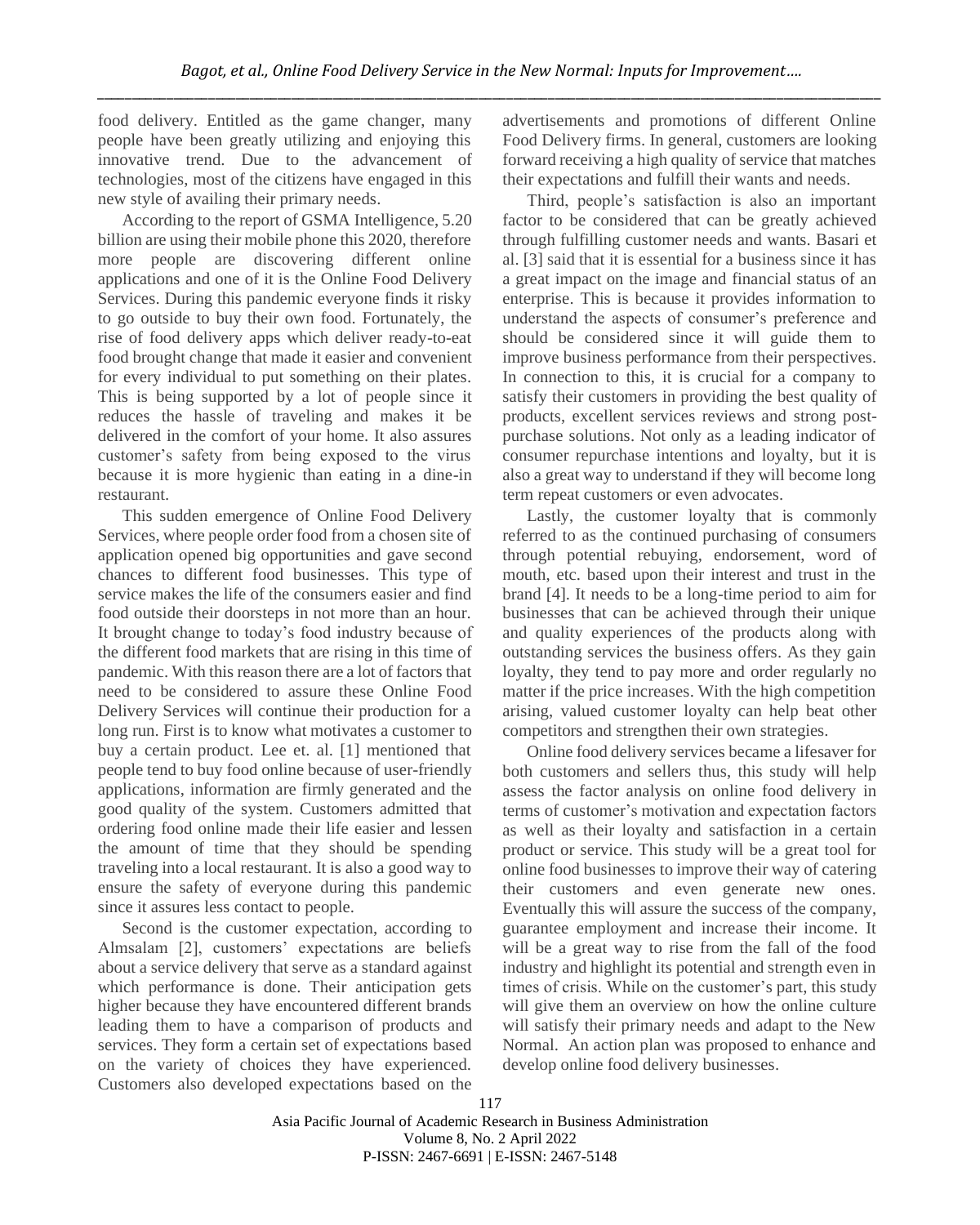#### **OBJECTIVES OF THE STUDY**

This study aimed to analyze the factors on online food delivery service in the new normal. More specifically, the study aims to describe the psychographic profile of respondents and assess the factor analysis in terms of customer's motivation factor, expectation factor and their loyalty and satisfaction. Furthermore, test the significant difference on the response when grouped according to profile; and test the relationship between customer's motivation and expectation factors towards online food delivery as well as their loyalty and satisfaction.

#### **METHODS**

#### **Research Design**

The researchers utilized the descriptive method. It is designed to describe the population, situation and phenomena in an accurate way of interpretation. This method was used to determine the inputs' basis for improvement on online food delivery service in the new normal. Under this technique, a compilation of survey forms prepared by the researchers served for the collection of data.

#### **Respondents of the Study**

The respondents of this study were the customers who have experienced ordering food online. Based on the population of the study, a sample size of 215 respondents is needed. This was computed with an effect size of 30, a power probability of 95% and an alpha level of 5% using G\*Power 3.1.9, a priori type of power analysis. Respondents were selected using simple random sampling. In this type of technique, respondents were chosen randomly and were meant to be an unbiased representation of the total population.

#### **Data Gathering Instrument**

The questionnaires used by the researchers were adopted from a study made by Panyadhanya and Panvisavas [5], titled: Factors Influencing Customer Loyalty toward Mobile Application Food Delivery Service in Bangkok area.

Part one of the questionnaire identified the psychographic profile of the respondents in terms of family size, respondent's engagement with the online food delivery, how often they order and how much they spend per week and the type of restaurant they usually order.

Part two assessed the motivation factors, expectation factors that influence the customer's decision-making as well as their satisfaction and loyalty to online food delivery. This was through rating the statements based on Likert Scale so that attitudes and opinions were measured and collected. With the help of this scale, the respondents rated on the levels of agreement: strongly agree, agree, disagree and strongly disagree.

#### **Data Gathering Procedure**

The researchers virtually administered the research instrument with the use of social media platforms. A request letter was given to the department to ask permission before conducting the survey. To determine the respondents, the researchers randomly selected the participants who experienced or tried ordering food online in Batangas City with their permissions. The significance of the study was briefly discussed to the respondents and enough time was given to accomplish the survey. As far as data collection was concerned, questionnaires were distributed within a span of 3 days and 100% of the distributed questionnaires were retrieved. The data collected were tallied by the researchers and tested with the help of a statistician.

#### **Data Analysis**

The collected data were tallied and interpreted using different statistical tools such as frequency and percentage was used to present the profile; weighted mean and rank was used to assess the inputs' basis for improvement of online food delivery service in the New Normal. The Kuder-Richardson (KR-20) was used to test the significant difference of the customer motivation, expectation, loyalty and satisfaction.

#### **Ethical Considerations**

The researchers used the Data Privacy Consent to comply with the Data Privacy Act of 2012. This was signed by the respondents before answering the questionnaires. This was to ensure the confidentiality of the data collected from the respondents during the survey. All the information collected was stored by the researchers and used for research purposes only.

#### **RESULTS AND DISCUSSION**

Table 1 presents the Psychographic profile of the respondents. Majority of the respondents belonged to a group of more than five family members with the frequency of 113 (52.60 percent) next was by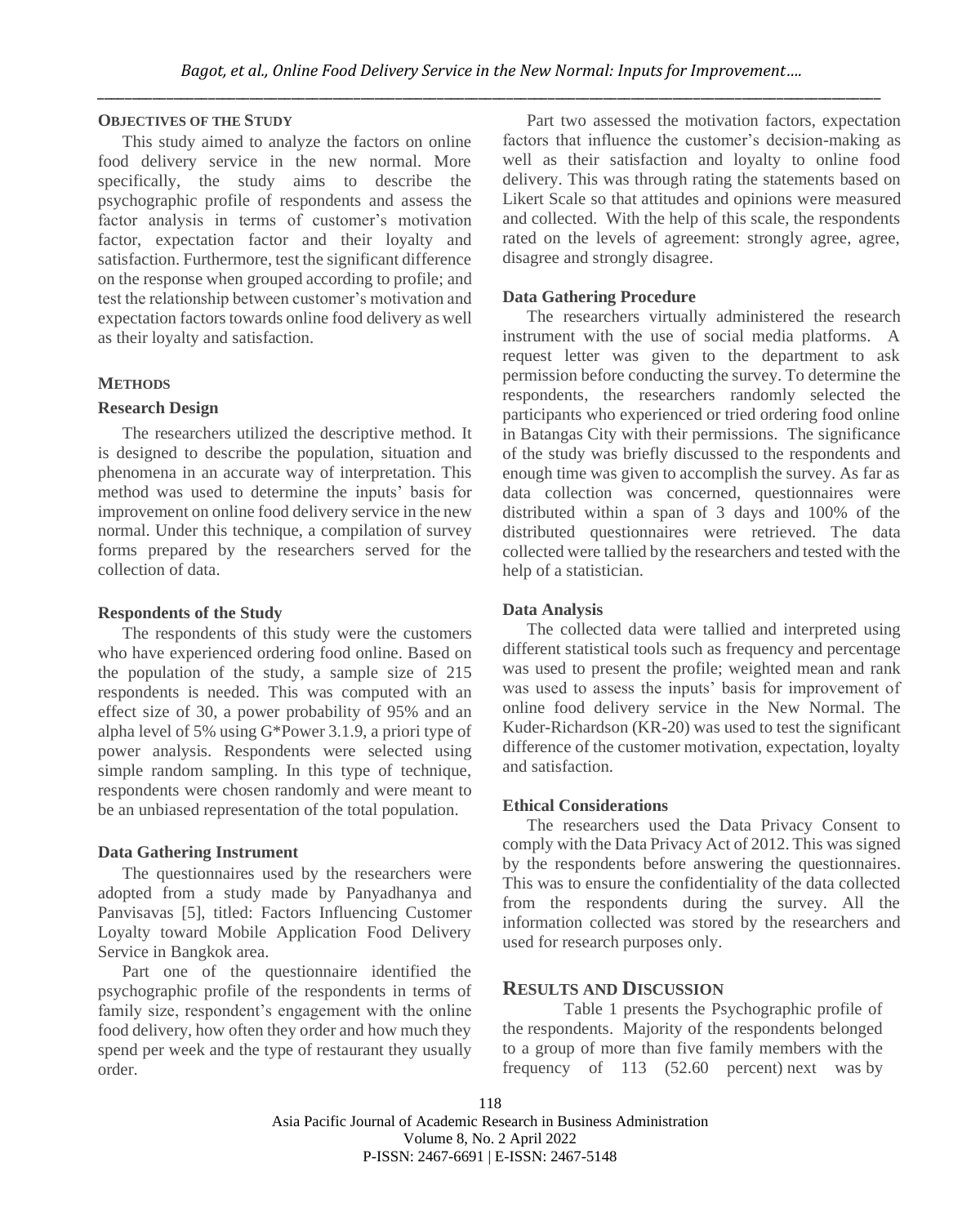four members with the frequency of 64 (29.80 percent). This was followed by two family members with the frequency of 22 (10.20 percent) compared to the least with the frequency of 16 (7.40 percent) of those who are in the family of three members.

# **Table 1.**

*Psychographic Profile of the Respondents*

| <b>Family Members</b>                              | F   | $\frac{0}{0}$ |  |  |
|----------------------------------------------------|-----|---------------|--|--|
| 2 members                                          | 22  | 10.20         |  |  |
| 3 members                                          | 16  | 7.40          |  |  |
| 4 members                                          | 64  | 29.80         |  |  |
| More than 5 members                                | 113 | 52.60         |  |  |
| How often do you order food for delivery?          |     |               |  |  |
| 1-3 times a month                                  | 133 | 61.90         |  |  |
| 4-6 times a month                                  | 73  | 34.00         |  |  |
| 7 times or more a month                            | 9   | 4.20          |  |  |
| How much do you spend on a food delivery per week? |     |               |  |  |
| Less than PHP500 per week                          | 118 | 54.90         |  |  |
| PHP 501-1000 per week                              | 71  | 33.00         |  |  |
| More than 1000 per week                            | 26  | 12.10         |  |  |
| From what type of restaurant do you order?         |     |               |  |  |
| <b>Ouick</b> service                               | 192 | 89.30         |  |  |
| Casual dining                                      | 23  | 10.70         |  |  |
| For what reason do you order food online?          |     |               |  |  |
| I am too busy to cook                              | 41  | 19.10         |  |  |
| I have visitors at home                            | 22  | 10.20         |  |  |
| I crave for a specific food                        | 114 | 53.00         |  |  |
| I am planning to watch a movie at home             | 9   | 4.20          |  |  |
| There is a special occasion                        | 29  | 13.50         |  |  |

This means that larger groups of family members are more involved in online food delivery. In the Philippines, family are usually in large numbers, there are what we called extended family wherein other relative are living under one roof together with other relatives.

In the study of Tomacruz and Flor [6] the most frequent number of times families purchase homedelivered food is once a month, predominantly coming from families having equal number of teens and adults and of medium family size which consist of four to six members. Online food delivery in the Philippines is considered a major alternative to dining out and preparing meals at home for families who want a respite from home-cooked meals and cannot endure the inconveniences of dining out. This is due to the perception that purchasing meals from food delivery restaurants made it easier for families with children to manage their day-today lives.

When it comes to the times of ordering food online, most respondents order 1-3 times a month with a

frequency of 133 (61.90 percent). While 4-6 times a month got a frequency of 73 (34 percent) and 7 times or more than a month that got only a frequency of 9 (4.20 percent) acquired the lowest rank. It shows that most respondents just seldomly order food online. This means that ordering online is just an option to people for convenience but on a regular basis.

Home-delivered food was mostly purchased once or twice a month and usually from fast food establishments mainly as a reprieve from home-cooked meals. The most frequent number of times families purchase home-delivered food is once a month. Furthermore, most people tend to purchase home delivered food less frequently due to cost considerations [7].

Most of the respondents spend less than PHP500 per week on food delivery with 133 frequency (54.90 percent) followed by PHP 501-1000 per week with the frequency of 71 (33 percent). Lastly, for those who spend for more than PHP1000 per week which is 12.10 percent with the frequency of 26. This means that customers of online food delivery spend less when ordering. In this time of pandemic, people tend to tighten up their budget since there are people who lost their job and others are still looking for it. They consider lessening expenses by choosing online food delivery that offers a low-priced menu.

In the research study conducted by Rathore and Chaudhary [7], out of their 120 respondents, 44.4% said that they spend less. In addition, price has operated as a major determinant of buyer's choice of low pricing observed in online food services acts as an influencer to shop from the online food services. Offers and discounts are also factors that really attract the consumer to get indulge in online food ordering on a regular basis. As everyone likes saving money and getting the most out of what they are paying hence lowpriced meals and other promotional activities catches the main interest of the consumer.

In the type of restaurants that customers order, most respondents prefer ordering in a quick service with the frequency of 192 with 89.30 percent compared to casual dining with the frequency of only 23 with 10.70 percent. This shows that most customers of online food delivery prefer ordering in a quick service restaurant which can be prepared and served quickly. People find this type of restaurant convenient as it offers an affordable range of products which is within reach by most people during this pandemic.

119

Asia Pacific Journal of Academic Research in Business Administration Volume 8, No. 2 April 2022 P-ISSN: 2467-6691 | E-ISSN: 2467-5148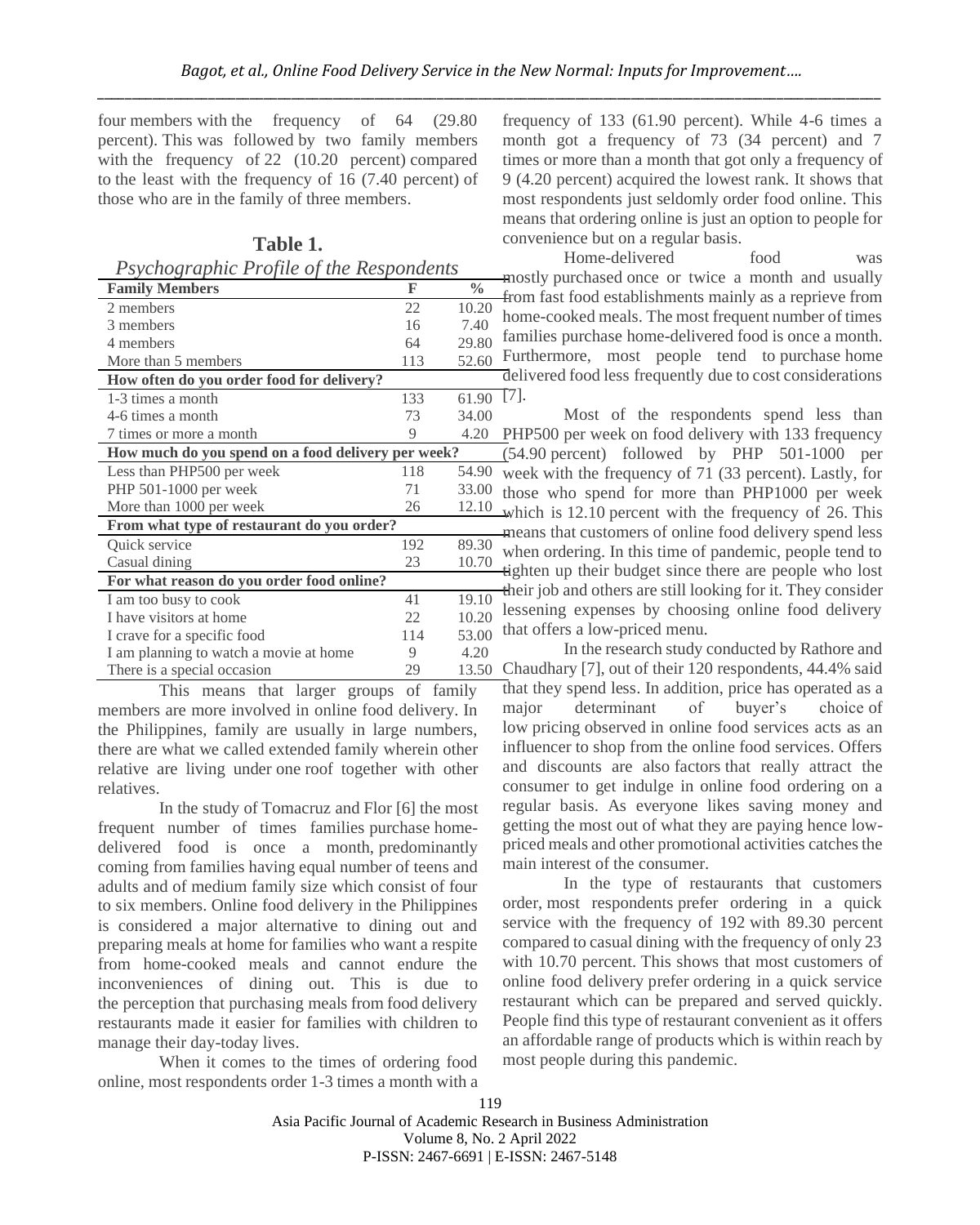In conformity with Richardson et al. [8] food quality, service quality and convenience are strong predictors of both overall satisfaction and intention to revisit and recommend quick service restaurants. Despite the recession and the resulting decrease in consumer confidence across the globe, the average consumer of quick service restaurant spending has increased due to convenience and low-cost. More and more consumers, especially the younger crowd, are inclined towards the quick service restaurant segment, low-priced food, easy-to-go menus and pacifying dine option

When it comes to the reason of ordering food online, majority of the respondents chose that they crave for a specific food with the frequency of 114 (53 percent) this was followed by, they are too busy to cook with the frequency of 41 (19.10 percent). However, having a special occasion with the frequency of 29 (13.50 percent), having visitors at home with the frequency of 22 (10.20 percent) and lastly planning to watch a movie at home with the frequency of 9 (4.20 percent) got the lowest rank and rated the least.

Finding time and energy to cook meals at home can seem like a discouraging task as it requires lots of preparation. At the end of a hectic day, ordering food online is the quickest and easiest option to people who don't have the time to cook. From the website of Londis of Salem the food industry is always booming with new ideas and strategies. The recent trend to catch up is the online food delivery system. With the fast-paced lifestyle that people seem to follow, most people seem to have no time to cook unless it is for a special occasion. In order to multitask and to save time and money, people prefer online ordering through various apps and services available on platforms.

| <b>Indicators</b>                                                                                                                     |      |           |           |
|---------------------------------------------------------------------------------------------------------------------------------------|------|-----------|-----------|
| 1. I prefer variety choices of food when selecting which online food delivery to use.                                                 |      | SА        |           |
| 2. I prefer to order food online when there is a wide range of product offerings.                                                     | 3.57 | SА        |           |
| 3. I prefer to order food online when it offers a reasonable price.                                                                   | 3.59 | <b>SA</b> | 4         |
| 4. I prefer online food delivery sites/pages when it offers a reasonable price.                                                       | 3.60 | <b>SA</b> | 3         |
| 5. I prefer using online food delivery when it is convenient for me.                                                                  |      | <b>SA</b> |           |
| 6. I prefer using online food delivery sites/pages if it is available 24 hours a day.                                                 |      | А         | 10        |
| 7. I prefer to order food online when it offers attractive promotions.                                                                |      | A         | 9         |
| 8. I prefer to order food online when it provides timely delivery.                                                                    |      | A         | 6         |
| 9. I prefer using online food delivery services when it ensures a high quality of food to be the<br>same as dining in the restaurant. |      | А         | 8         |
| 10. I prefer online food delivery sites/pages when it provides helpful service center.                                                |      | A         |           |
| <b>Composite Mean</b>                                                                                                                 |      |           | <b>SA</b> |

**Table 2**. *Factor Analysis in terms of Customer's Motivation*

*Legend: 3.50 – 4.00 = Strongly Agree (SA); 2.50 – 3.49 = Agree (A); 1.50 – 2.49 = Disagree (D); 1.00 – 1.49 = Strongly Disagree (SD)*

Table 2 presents the factor analysis in terms of customer motivation. The composite mean of 3.53 indicates that the respondents strongly agreed on the said indicators. Among the items cited, prefer variety choices of food when selecting which online food delivery to use got the highest weighted mean score of 3.73. It was followed by prefer using online food delivery when it is convenient for me which has a weighted mean of (3.72) and prefer online food delivery sites/pages when it offers a reasonable price with a weighted mean of (3.60).

Many people always want to have many choices on the menu. Having a wide variety of choices on food selection can help you boost your marketing skills because people nowadays are always looking for

the online food delivery that has a lot to offer because it is very convenient for consumers to order food from one restaurant. In addition, choosing online food delivery especially during this time of pandemic can really give people convenience and saves time. It is also one of the solutions to lessen the people going outside to eat at different dine-in restaurants. Most of them are offering discounts, vouchers and many promotional strategies which is a plus points to consider ordering online. Also, many consumers are willing to pay for different online food delivery services because of the convenience brought to them, there are also a lot of payment methods that is very accessible to everyone like e-wallet, cash on delivery and etc. But consumers also look for a reasonable price. Having an affordable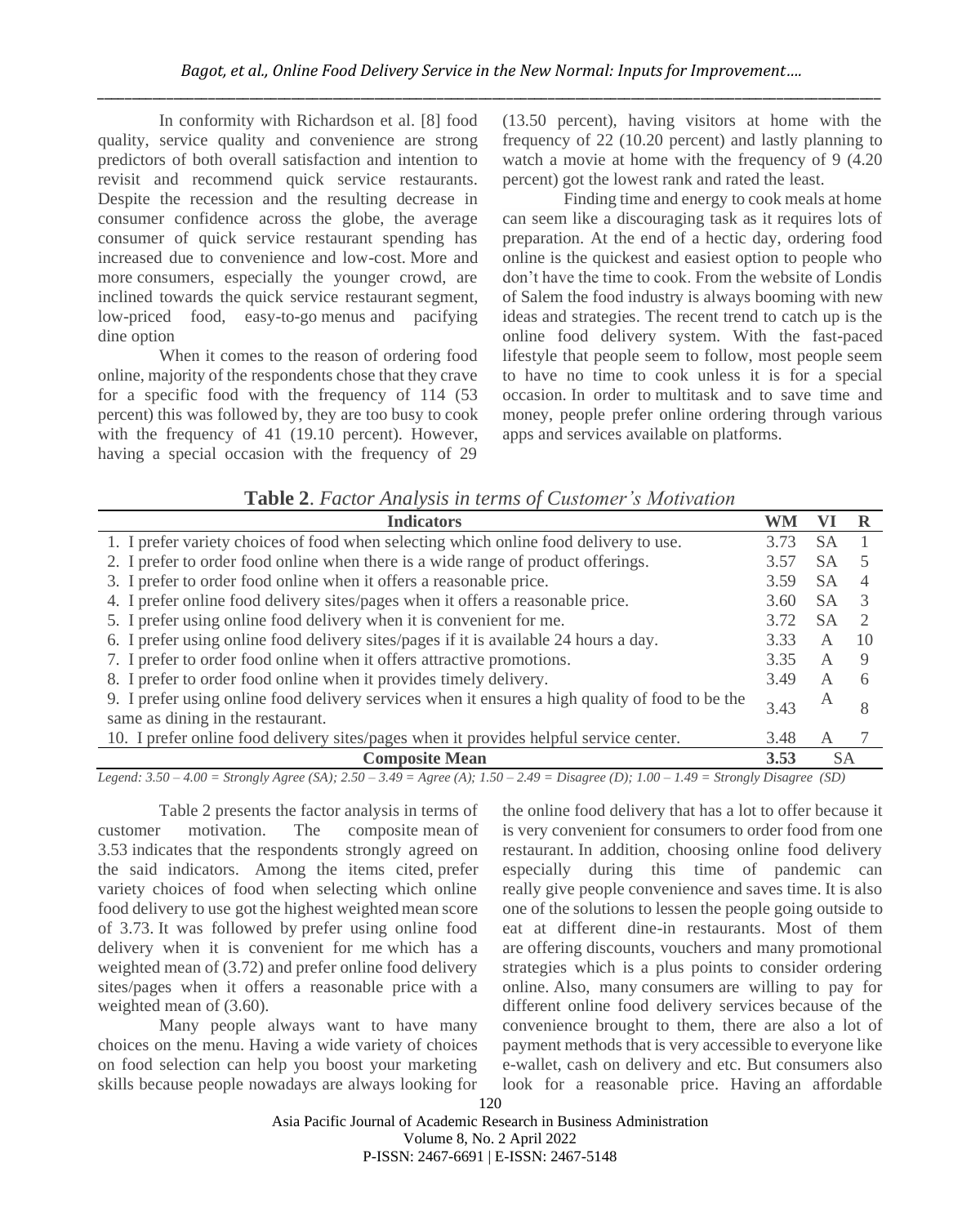price on the delivery fee can give you a plus point to marketing because there are lot of competitors that offers the same price, and it depends on the service/quality they are offering.

More eating places are becoming a member of the online food delivery network each day, allowing clients an extra choice of foods to pick from while ordering online. Instead of a client being limited to eating places around their area clients can now find out new eating places that offers a wide variety choice of foods. Pigatto et al. [9] stated that the online food delivery service is developing rapidly, bringing together innovation and convenience to their customers, coupled with convenient access to mobile phones and internet that contributed towards the emergence of a massive variety of on-line food delivery systems that provide in different food choices. In accordance to Chandrasekhar et al. [10], Online food delivery are trying to meet the desires of customers through delivering its excellence in terms of price, quality, delivery, etc.

However, among the items cited, lowest in rank is prefer using online food delivery sites/pages if it is available 24 hours a day which has a weighted mean of (3.33). In terms of preferring to order food online when it offers attractive promotions which has a weighted mean of (3.35). In regards with preferring using online food delivery services when it ensures a high quality of food to be the same as dining in the restaurant with a weighted mean of (3.43).

The availability of online food delivery sites gives more motivation to customers to buy a certain product. It gives them the option to choose from

different online platforms that is available on their time. They are not into ads because all the customers are based on the word of mouth of the people who taste/experience the product. Word of mouth is a very effective way of marketing and it is very proven in every aspect of industry. Also, many factors are more important than the attractive promotions because the motivation to buy are always based on the real reviews and many of us want to try a food because it is reviewed or experience by people that we know. Some consumers are also looking for the quality of food because they want to taste the food that is freshly served in the restaurants but sometimes it is not possible because of some problems like the duration of delivery time, incomplete orders, poor quality of packaging and etc.

According to Reddy experts say many people are ordering food online delivery at daytime because aside from it has many open restaurants, they can choose every food they want compared to the 24 hour restaurants which has a limited choice of food and few restaurants are open. Bughin et al. [11] stated that word of mouth is the number one aspect behind 20 to 50 percentage of all buying decisions. Its impact is best while clients are shopping for a product for the first time or when merchandise are quite expensive, factors that have a tendency to make people conduct extra research, are searching for more opinions, and deliberate longer than they in any other case. Lan et al. [12] stated that the trouble of on-line food delivery provider is especially focused on the quality of goods, transport and packing and so on.

| <b>Indicators</b>                                                                                                                         | <b>WM</b> | VI        |   |
|-------------------------------------------------------------------------------------------------------------------------------------------|-----------|-----------|---|
| 1. I am looking for an online food delivery that offers an attractive promotion to attract more users.                                    |           | SA        | 9 |
| 2. I am looking for variety of food choices and restaurants when ordering food online.                                                    | 3.73      | SА        | 6 |
| 3. I am looking for online food delivery that delivers on time.                                                                           | 3.75      | SA        |   |
| 4. I am looking for an online food delivery sites and pages that is user friendly, offers a high-quality service<br>and ensures security. | 3.78      | SА        |   |
| 5. I am looking for an online food delivery that ensures the food quality during the delivery process.<br>(Provides hot box or cold box). |           | SА        |   |
| 6. I am looking for an online food delivery that offers different modes of payment with high security.                                    |           | SA.       |   |
| 7. I am looking for an online food delivery that has a reasonable delivery fee.                                                           |           | <b>SA</b> |   |
| 8. I am looking for online food delivery sites/ pages that has an active Help Center to support or report<br>problems.                    |           | SА        |   |
| 9. I am looking for an online food delivery that assures the completeness of the order.                                                   |           | SA.       |   |
| <b>Composite Mean</b>                                                                                                                     | 3.73      | SА        |   |

**Table 3**. *Factor Analysis in terms of Expectation*

*Legend: 3.50 – 4.00 = Strongly Agree (SA); 2.50 – 3.49 = Agree (A); 1.50 – 2.49 = Disagree (D); 1.00 – 1.49 = Strongly Disagree (SD)*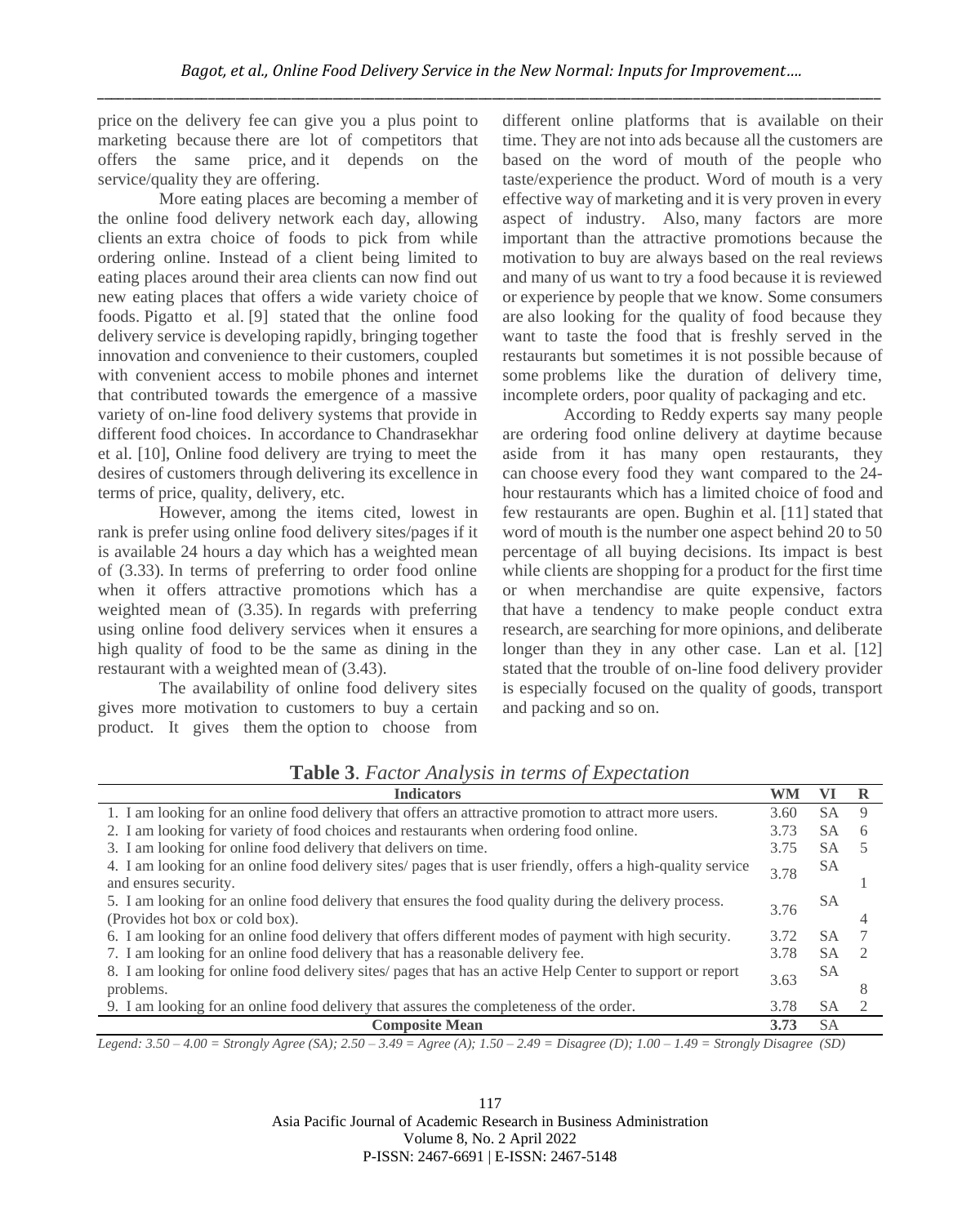Table 3 displays the factor analysis in terms of customer expectation. The composite mean of 3.73 indicates that the respondents strongly agreed on the above indicators. Among the items cited, online food delivery sites/ pages that is user friendly, offers a highquality service and ensures security got the highest weighted mean score of 3.78. It was followed by in terms of online food delivery that has a reasonable delivery fee with a weighted mean of (3.78) and for online food delivery that assures the completeness of the order with a weighted mean of (3.78).

Online food delivery sites that give attention to important details such as quality service, security, and convenience is an asset which helps customers aim for assurance and easy access to a satisfying experience. For instance, websites that offer full service and an active help center system to the customers are a way to engage them to buy the products and have a positive word of mouth to share with others. Customers tend to gravitate towards reasonable delivery fees because as a consumer they are more likely to refuse an order in food delivery sites if it means that adding up the price of their purchase can make their process of ordering more expensive. Therefore, customers expect that with a reasonable delivery fee they can have more options of ordering food online which will lead them to be satisfied to order again. Therefore, customers expect that with a reasonable delivery fee they can have more options of ordering food online which will lead them to be satisfied to order again. An organized online food delivery in terms of completeness of an order is a key point in every online food delivery site since the main goal of the business is to give customers the order that they purchase. For example, the customer will expect that with online food delivery sites, businesses especially restaurants and food chains will deliver the full service successfully with no inconvenience that may lead them to come back and purchase more of the products from their trusted companies.

Companies must ensure an accessible program in which customers are able to connect and be secured to put orders in a way that they will be satisfied with the result which may lead for the companies to benefit as well since more customers are willing to purchase the products and services that the business offered to the market. Low delivery fee is in demand towards consumers since most individuals want to reduce the hassle of transaction with the amount that they acquire. It is also a method for the consumers to be hassle-free in terms of paying delivery charges. As Koiri et al. [13] argued that with the absence of complete orders and improper dissemination of the purchase through online food deliveries, consumers may result in disappointment that may lead them not to purchase their order next time.

Meanwhile among the items cited, lowest in rank is online food delivery that offers an attractive promotion to attract more users with a weighted mean of (3.60). Certain consumers tend to be distracted with the promotions that other businesses have in terms of their online platforms, wherein the focus of what they are aiming for in the first place which is the quality of the food itself is being washed out with numerous advertising**.** For example, websites that have too many advertisements and promotions with their delivery sites may lead for the consumers to be more diverted with these, thus the quality of the products which is the most important part is not being well delivered and showcased properly to the customers.

It can be confusing for the consumers to select their choices, if the website has to many marketing advertisements that may lead for the customers to pull their attention away. Support team relies more on the immediate management of standard issues with automatic response rather than satisfying requirements of the customers which makes it difficult for the consumers to depend solely through Help Center systems of online application. As stated by Scherling and Antinoja [14], the issue of being scammed with online websites and application apps through mobile payments is a risk that other consumers don't want to take especially when it comes to providing personal details which can be often viewed as doubtful action regarding security.

Table 4 reveals the factor analysis in terms of customer satisfaction. The composite mean of 3.43 indicates that the respondents agreed on the above indicators. Among the items cited, satisfied that my current online food deliverer gives significance to the quality of food during the delivery process (3.52) got the highest rank. It was followed by satisfied with the different modes of payment and secured payment system provided (3.47). The third in the rank is satisfied with how my current online food deliverer is being considerate with customer preferences by developing their page to be user-friendly and easy to use (3.46).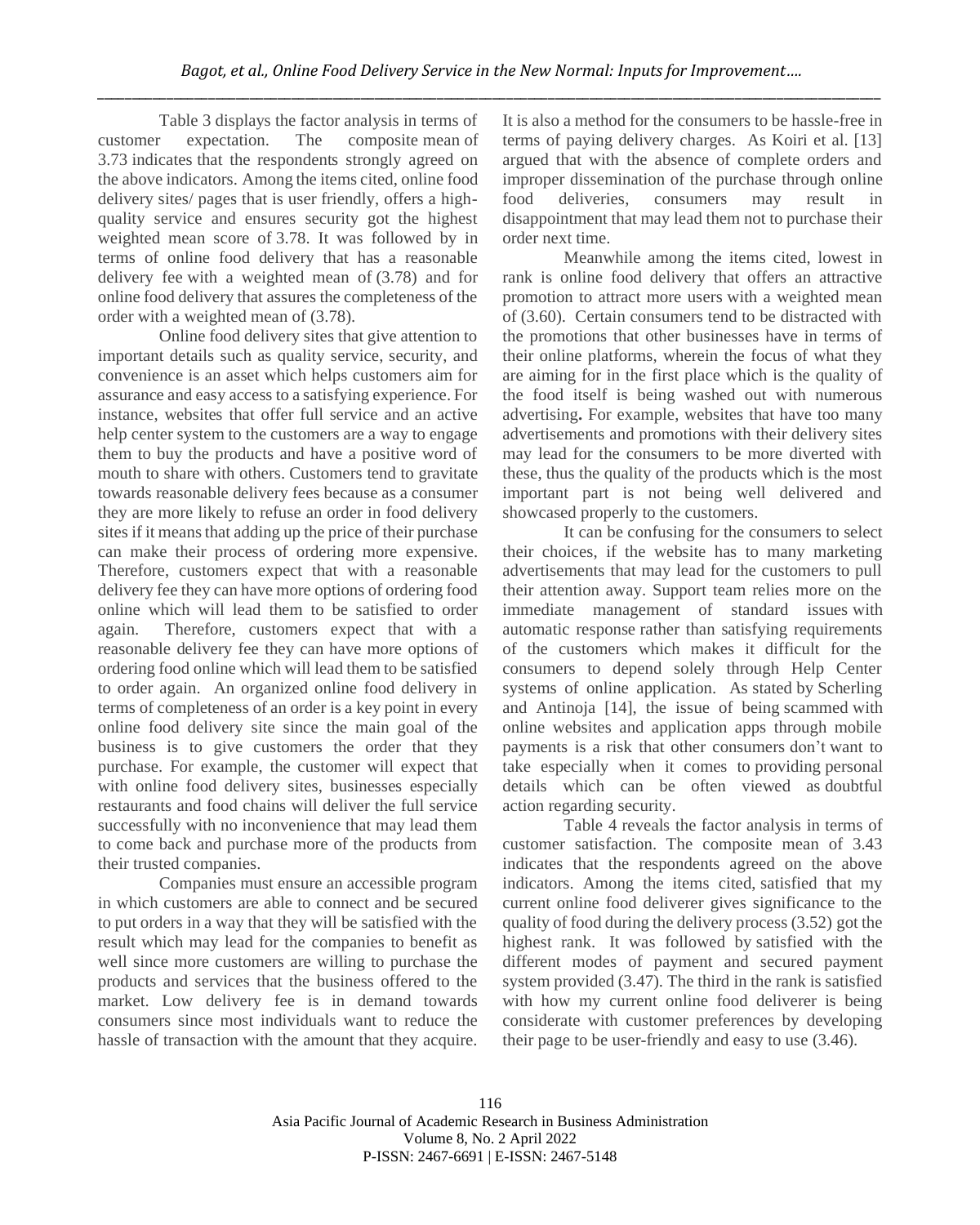| <b>Table 4.</b> Factor Analysis of Customer Satisfaction                                     |      |    |     |
|----------------------------------------------------------------------------------------------|------|----|-----|
| <b>Indicators</b>                                                                            |      | VI | R   |
| 1. I am satisfied with the online food delivery promotions.                                  |      | A  | 5   |
| 2. I am satisfied with the high-quality service that online food delivery offers.            | 3.43 | A  | 5   |
| 3. I am satisfied with the timeliness of online food delivery.                               | 3.35 | A  | 9   |
| 4. I am satisfied with the reasonable fee that my current online food deliverer charges me.  | 3.43 | A  | 5   |
| 5. I am satisfied with how my current online food deliverer is being considerate with        | 3.46 | A  |     |
| customer preferences by developing their page to be user-friendly and easy to use.           |      |    | 3   |
| 6. I am satisfied with the different modes of payment and secured payment system             |      | А  |     |
| provided.                                                                                    |      |    | 2   |
| 7. I am satisfied that my current online food deliverer offers the types of product and      |      | А  |     |
| service that I am looking for.                                                               |      |    | 7.5 |
| 8. I am satisfied to that it is easy to seek help from my current online food deliverer when |      | A  |     |
| I encounter problems with my order.                                                          |      |    | 7.5 |
| 9. I am satisfied that my current online food deliverer gives significance to the quality of |      |    |     |
| food during the delivery process.                                                            |      | SA |     |
| <b>Composite Mean</b>                                                                        |      | A  |     |

# **Table 4**. *Factor Analysis of Customer Satisfaction*

*Legend: 3.50 – 4.00 = Strongly Agree (SA); 2.50 – 3.49 = Agree (A); 1.50 – 2.49 = Disagree (D); 1.00 – 1.49 = Strongly Disagree (SD)*

When people order food online, they consider factors before purchasing like the food quality when brought by the food deliverer. The quality of food is an important determinant of its safety and adds up to the overall experience of consumers making them satisfied and gaining trust. Consumers nowadays tend to be more conscious of the food quality especially during this pandemic. They observe its quality based on physical appearance like the packaging and size then the taste itself. They also consider the proper sanitation during the food process and delivery. As they have been satisfied by its quality, both physical and its flavor, they will become more eager to repurchase the products. Nowadays, people have access to different modes of payments they prefer to use in paying a variety of transactions. As they can freely choose from those MOPs when ordering food online, they feel safer and at ease that levels up their satisfaction with the online food delivery service. A buyer feels valued when a seller considers their preferences through their page or site being convenient to them. It provides good communication between them allowing the purchaser to easily address their desires that satisfy them.

Chamhuri and Batt [15] mentioned in his study that customers become more particular with regards to the safety and quality of foods they will order. Consumers' food preferences are based on the texture, taste, ethics, health, and safety. Thus, when their preferred qualities are met, satisfaction comes next that is why greater understanding of consumers' evaluation of food quality are given much importance. According

to Mahensaria and Patra [16], online food delivery consumers enjoy the availability of different modes of payment and processing choices like debit/credit cards, cash on delivery, e-wallets or online transfers. The food delivery websites and mobile apps of Foodpanda, Swiggy, and Zomato offer customers several options to choose from. These firms guarantee a well-secured and integrated payment system that sustains transparency between the sellers and buyers in every phase of the placement and delivery of their orders. This paved way for the development of customer satisfaction within each company. The study of Parashar and [17] has found a significant relation between the considered factors while choosing online food delivery applications. Consumer's perspective and satisfaction concerning online food delivery is influenced by major factors like being able to use hasslefree, easy to use and convenient apps and websites. It was also analyzed that the offered services play a vital part in obtaining a purchase from an app or page and the social media is the utmost chosen tool for this marketing. Apps or pages that are user friendly and comfortable for the customers to place orders attract more customers and gain their satisfaction towards the overall experience.

However, items such as satisfied that my current online food deliverer offers types of products and service that I am looking for (3.38), satisfied to that it is easy to seek help from my current online food deliverer when I encounter problems with my order (3.38) and satisfied with the timeliness of online food delivery (3.35) got the lowest rank and rated the least.

Asia Pacific Journal of Academic Research in Business Administration Volume 8, No. 2 April 2022 P-ISSN: 2467-6691 | E-ISSN: 2467-5148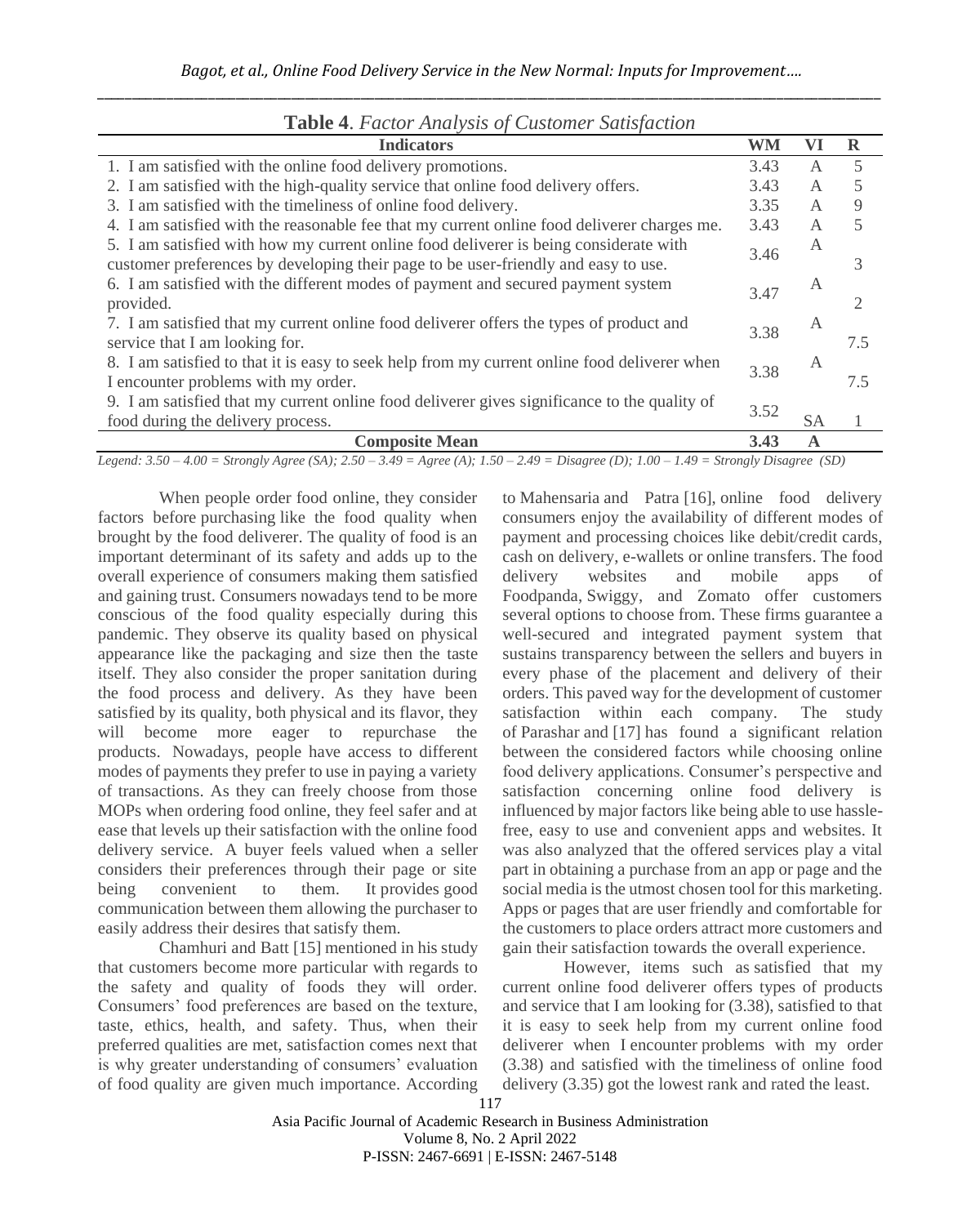Customers tend to have different preferences and standards in terms of their desired products. Most of the time, they seek to meet or exceed the goods and services they are looking for in order to be fully satisfied. A consumer may encounter difficulties during the ordering process and the way you manage those instances may add up to positive consumer perceptions about your business services. There are customers who are greatly satisfied as soon as their inquiries and concerns are addressed immediately and politely by the food deliverer. It is crucial for the exact purpose of an online food deliverer to deliver products to consumers on time as this particular reason for the that will modify customer perception towards them. This actively demonstrates that perception is a strong determinant of the customer satisfaction. The timeliness of online food delivery generates whether positive or negative emotions of your customers and affects the service responsiveness. For instance, most of the customers who order food online considers timeliness of deliveries as a factor since they greatly value their time and meals.

Several home deliveries that include consumer demands that are quite and sometimes immensely sensitive. It is unavoidable that there will be issues wherein customer preferences are not met, there expectations are not fully satisfied causing lower satisfaction rates of buyers and jumping to other online firms. Dholakia [18], communication with employees of the restaurant hugely affects a consumer's perception and satisfaction for online food delivery apps. It will allow consumer decision-makings and as their desire for interaction with firms and expectations are met, satisfaction follows. Lei [19] revealed in his study that a short-agreed waiting period remarkably results to a higher satisfaction of customer service and repurchasing intentions. He also mentioned that a short-agreed waiting period has a more powerful effect on a firm's service responsiveness than a long one. Prolonged waiting experiences or delayed deliveries create negative feedback from customers, the more negative assessments from consumers, the more they will be dissatisfied with your service.

Table 5 shows that respondents of this study generally perceive the Factor Analysis in term of Customer Loyalty to be good indicated by the composite mean of 3.50. Among the items cited, highest in ranking is I will continue to buy from current online food deliverer (3.54).

|  | <b>Table 5.</b> Factor Analysis in terms of |  |
|--|---------------------------------------------|--|
|  | Customer Loyalty                            |  |

| <b>Indicators</b>                                                                 | WM                     | VI. |  |  |  |
|-----------------------------------------------------------------------------------|------------------------|-----|--|--|--|
| 1. I will continue to recommend my<br>current online food deliverer to others.    | 3.51 SA 2              |     |  |  |  |
| 2. I will continue to talk good things<br>about my current online food deliverer. | $3.44 \quad A \quad 3$ |     |  |  |  |
| 3. I will continue to buy from<br>my current online food deliverer.               | 3.54 SA 1              |     |  |  |  |
| <b>Composite Mean</b>                                                             |                        |     |  |  |  |

*Legend: 3.50 – 4.00 = Strongly Agree (SA); 2.50 – 3.49 = Agree (A); 1.50 – 2.49 = Disagree (D); 1.00 – 1.49 = Strongly Disagree (SD)*

Customers prefers to have a current food deliverer since they know what kind of services they provided for the customers. Customers want to experience again that kind of service that they receive in their current online food deliverer. In terms of customer loyalty, some food deliverers give personalized service consistently to every customer and as a result, it creates remarkable experiences that customers repeatedly trust and order to them. Tech [20] mentioned that, personal innovativeness is also a strong determinant of customer loyalty. It has a huge impact in terms of customer's perceptions and in choosing the food deliverer. First impression and personalized service will be remarkable to the customers in that they gain loyalty and trust from the consumers. Having a memorable experience is very prominent that gives a fulfillment not only to the providers but also to the customers. Customers continue to buy their products conceding that a provider has a quality of food and services.

On the other hand, lowest in rank is I will continue to talk about good things about my current online food deliverer (3.44). Customer feedback is important when it comes to enhancing the products and services. Some customers do not want to expose or share their experiences in a specific provider. This is because most of the food deliverers do not meet the expectation of the customer when it comes to product and services. And most of the food businesses do not know the proper ways to handle customer complaints, as a result, negative feedback from the customers. It is also one of the main factors how customers show or give their loyalty in online food delivery firms.

According to Subaebasni, et al. [21], service recovery is one of the key aspects that every business should have. Most of the business should know how to recover service in appropriate action and manner. If the provider fails to give the service to the customers, the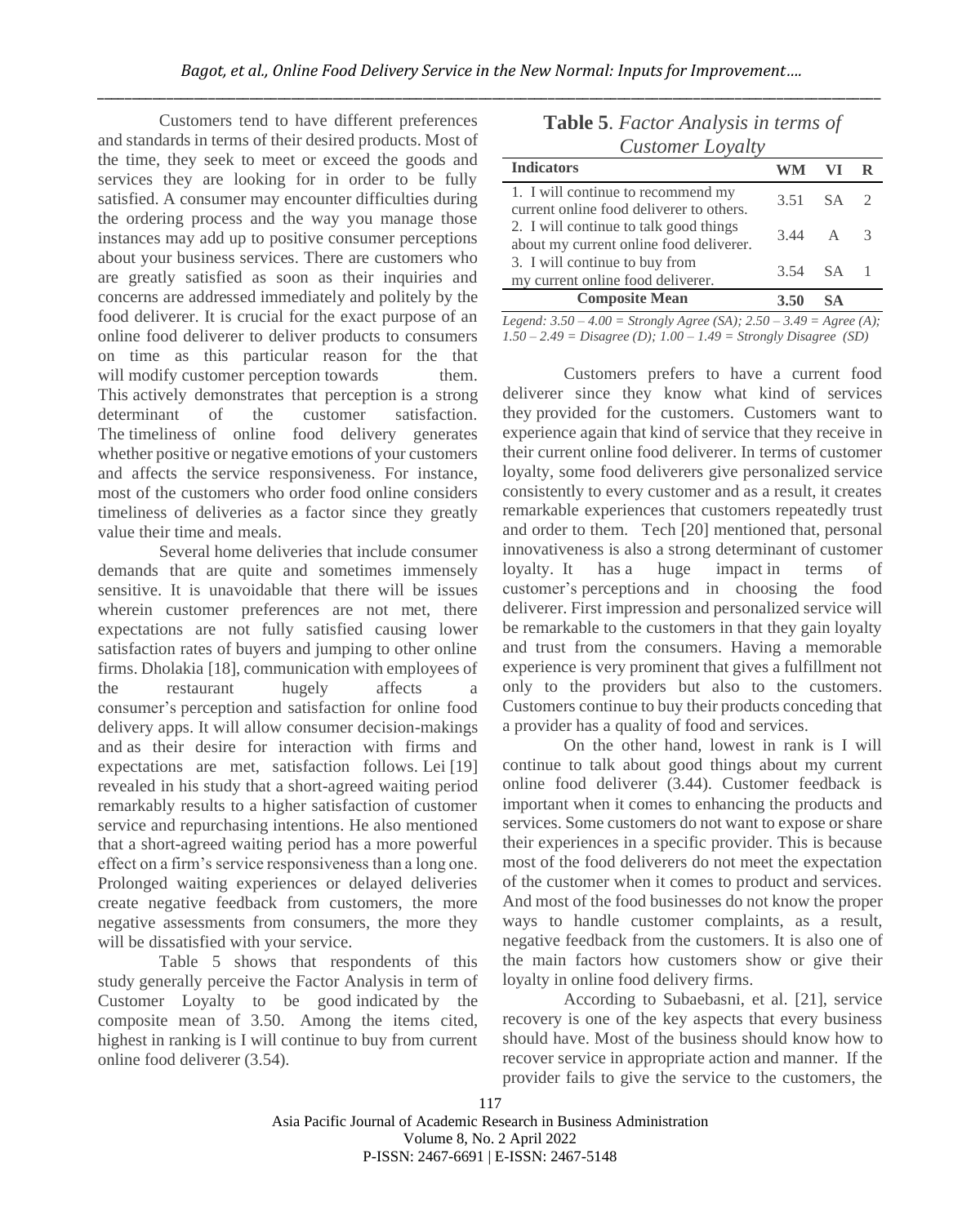company's representative must amend or respond to the issues by giving the right action and compensation to what happens. It is one factor to meet the customers' expectation in a specific provider and satisfy them. According to Keshavarz et al. [22], service quality of the businesses has a huge impact in customer's expectation regarding to the perceived service and attitudes of the provider. Customers tend to compare their previous experience to the present deliverer so that they have high assumption to the way of the services given. It also affects to the customer's fulfilment in the products and services and as a result it gains good feedback and recommendation. Singh and Verma [23] revealed that, customers motivate to purchase a product due to different offers, feedback from previous customers and promotions of the business which can create trust from the customers. Through social media platforms, customers find it more accessible and convenient which boost the customers' purchase intention. Through giving feedback and experience shared by previous clients, it will trigger the potential customer to purchase products offered by the company. Mmutle [24] mentioned that one of the important factors in business industry is to satisfy the customers through service quality, promotions, and products. Service quality is the general impression to the company, if the provider fails to satisfy the customer it leads to disappointment and bad image. Poor quality of services has a big impact on the business reputation since customers tend to share their feelings and opinions to others on what kind of service they experience. Naderian and Baharun [25] found that customer loyalty is one of the complicated factors in a food industry whereas it comprises the expectation and satisfaction of the customer. Providers should meet the expectation of the customers to be able to satisfy them and gain loyalty. Most of the customers are being disappointed since the products and services that they look for are not being perceived by some food providers. The company's experience may lead to the response of the customers whether they will give a positive or negative worth of the mouth.

Table 6 presents the comparison of customers' motivation, expectation, customer satisfaction and loyalty when grouped according to psychographic profile. It was observed that there was a significant difference on customer motivation ( $p = 0.005$ ), expectation ( $p = 0.011$ ) and customer loyalty ( $p = 0.002$ ) when grouped according to family members.

| www.your.com/010upou/moorums/10<br>Psychographic Profile |                          |         |              |  |
|----------------------------------------------------------|--------------------------|---------|--------------|--|
| <b>Family Members</b>                                    | $\mathbf{U}/\lambda_c^2$ | p-value | $\mathbf{I}$ |  |
| Motivation                                               | 13.032                   | 0.005   | S            |  |
| Expectation                                              | 11.08                    | 0.011   | S            |  |
| <b>Customer Satisfaction</b>                             | 1.814                    | 0.612   | <b>NS</b>    |  |
| <b>Customer Loyalty</b>                                  | 14.521                   | 0.002   | S            |  |
| How often do you order food for delivery?                |                          |         |              |  |
| Motivation                                               | 4.278                    | 0.118   | <b>NS</b>    |  |
| Expectation                                              | 0.98                     | 0.613   | <b>NS</b>    |  |
| <b>Customer Satisfaction</b>                             | 0.429                    | 0.807   | <b>NS</b>    |  |
| <b>Customer Loyalty</b>                                  | 3.878                    | 0.144   | <b>NS</b>    |  |
| Average expenditure on a food delivery per week          |                          |         |              |  |
| Motivation                                               | 7.515                    | 0.023   | S            |  |
| Expectation                                              | 3.01                     | 0.222   | <b>NS</b>    |  |
| <b>Customer Satisfaction</b>                             | 0.498                    | 0.779   | <b>NS</b>    |  |
| <b>Customer Loyalty</b>                                  | 2.15                     | 0.341   | <b>NS</b>    |  |
| From what type of restaurant do you order?               |                          |         |              |  |
| Motivation                                               | 1960.5                   | 0.375   | <b>NS</b>    |  |
| Expectation                                              | 1770.5                   | 0.108   | <b>NS</b>    |  |
| <b>Customer Satisfaction</b>                             | 2080.5                   | 0.649   | <b>NS</b>    |  |
| <b>Customer Loyalty</b>                                  | 2004                     | 0.454   | <b>NS</b>    |  |
| For what reason do you order food online?                |                          |         |              |  |
| <b>Customer's Motivation</b>                             | 7.461                    | 0.113   | <b>NS</b>    |  |
| Expectation                                              | 5.366                    | 0.252   | <b>NS</b>    |  |
| <b>Customer Satisfaction</b>                             | 7.512                    | 0.111   | <b>NS</b>    |  |
| <b>Customer Loyalty</b>                                  | 1.523                    | 0.823   | <b>NS</b>    |  |
| Logand: Significant at n-value $\lt 0.05$                |                          |         |              |  |

**Table 6.** *Difference of Responses on Factor Analysis When Grouped According to* 

*Legend: Significant at p-value < 0.05*

This means that there was a significant difference observed and based from the pairwise comparison, it was found out that those who have family members of 4 have greater assessment on the above variables. This actively demonstrates that this type of family also called as nuclear family, consisting of married partners and their children, has greater motivation in ordering food online since they are seeking for convenience and an excellent quality of food without exerting a lot of effort. Parents going out from work tired and exhausted will have no more time and strength to cook for their family, for this reason, ordering food online is their alternative choice to experience convenience and at the same time, have food on their plates.

Dominici et al. [26] found out that there is a socio-demographic impact in purchasing food online. This explains that buying food online depends

## 118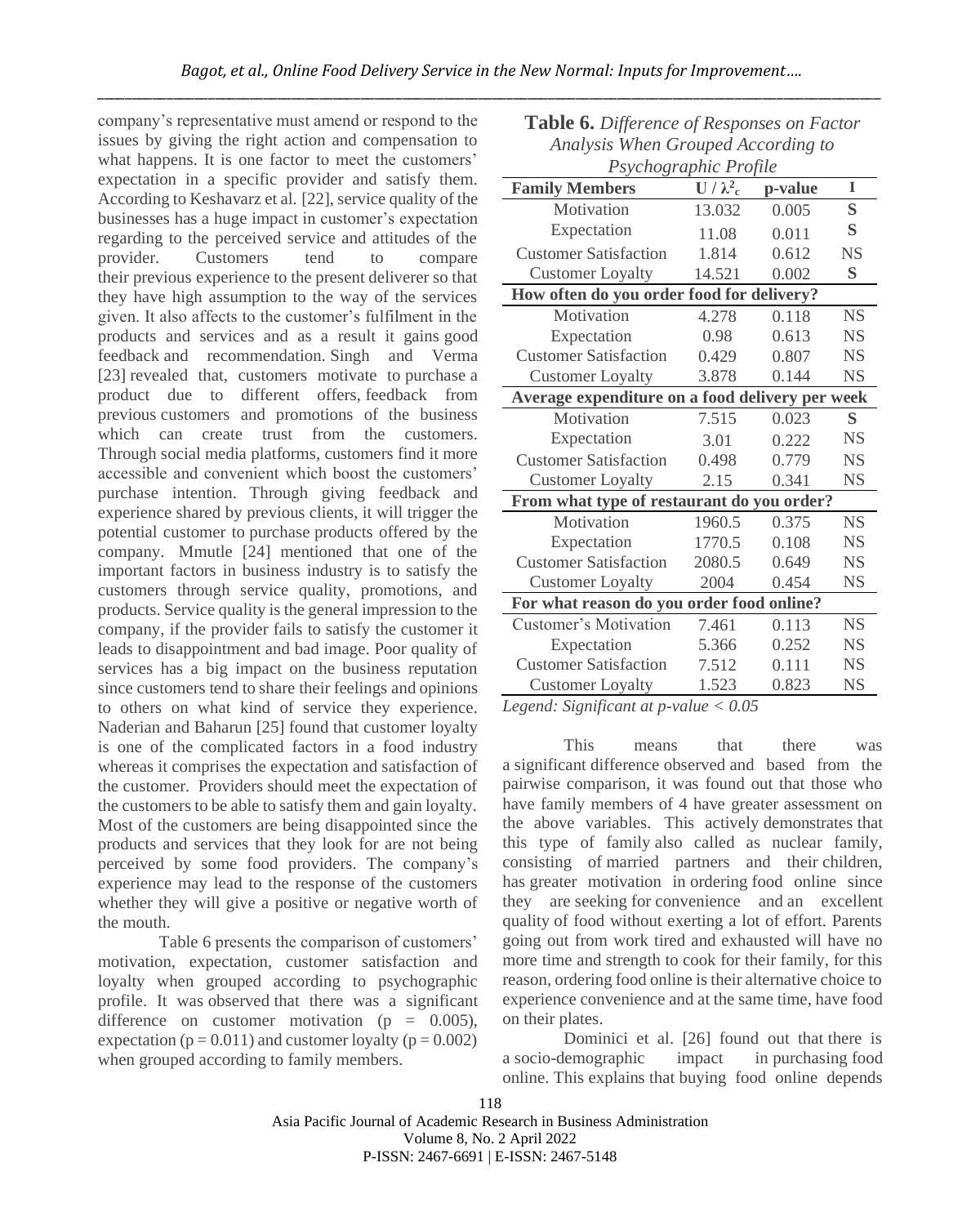on your employment status, gender or the type of house you are living in. It was then highlighted in the study that families with fewer members are more likely to consume food online, that can also be called the nuclear family. Online food delivery firms have been fulfilling the expectations of many people during the pandemic by showing its benefits and providing an easy way to utilize the new advanced platform. Millions of families have been trusting in this new way of pleasing their primary needs since it has been ensuring their safety and security during Covid-19 [35].

These types of customers also known as the nuclear family have greater loyalty in purchasing food online in the matter of fact that these people have been influenced by the consistency of excellent quality performance of the service provider. This illustrates how this type of family has the inclination to continue in availing the product. Trustworthiness is one of the reasons why people became loyal in their online food delivery service provider.

In terms of the amount spent for food delivery per week, there was a significant difference found in customer's motivation since the resulting p-value was less than 0.05. This was observed on those who spent 501 to 1000 per week.

These types of customers also known as the middleclass income society have more motivation to spend this amount of money for online food delivery per week because their salary gave them the purchasing power to do so, with this weekly budget they can find their online fast-food delivery of choice. They are willing to pay for the convenience of the services offered in online food delivery and at the same time an excellent quality of food in their plates. To put it briefly, one's money or income is one of the biggest motivations why people order food online.

**Table 7**. *Relationship Between Customer Motivation, Expectation, Satisfaction and Loyalty*

| <u>htonnandig Baptenandig Bandjachon ana Boyani</u> |            |              |              |            |  |
|-----------------------------------------------------|------------|--------------|--------------|------------|--|
|                                                     | MOT        | <b>EXP</b>   | SAT          | LOY        |  |
| <b>MOT</b>                                          | 1.000      | $0.487**$    | $0.490**$    | $0.394***$ |  |
| <b>EXP</b>                                          | $0.487***$ | 1.000        | $0.210^{**}$ | $0.305***$ |  |
| <b>SAT</b>                                          | $0.490**$  | $0.210^{**}$ | 1.000        | $0.527***$ |  |
| LOY                                                 | $0.394**$  | $0.305***$   | $0.527**$    | 1.000      |  |
|                                                     |            |              |              |            |  |

*Legend: Significant at p-value < 0.01*

Table 7 displays the association between customers' motivation, expectation, customer satisfaction and loyalty. It was observed that the obtained rho-value of motivation when correlated to expectation, satisfaction and loyalty indicates a moderate direct correlation and the resulted p-values were less than 0.01 alpha level. This means that there is a significant relationship exists and implies that the more motivated, the positive the expectation, the more satisfied and loyal. There is a measure of action on how people are being attracted to online food delivery. First is the feeling of being motivated to experience the online service, and from there it will create an optimistic expectation. Once that those expectations are met or even exceeded it will lead to satisfaction that will then bring loyal customers purchasing repeatedly in a certain online food delivery firm.

This was confirmed on the study of Chai and Yat [27]. It was stated there that the convenience is a major factor in influencing buyer's future intentions or motivation. It was also added that it can influence the mood and behavior of customers. When this degree of convenience meets the expectations, a positive impression will be its product, or in other words, there is satisfaction. By receiving this gratification in using online food delivery system, those consumers with fear or have negative experience interacting with restaurant staff or personnel will continue to adopt to the online system and gaining their loyalty in this innovative and easier way of having food.

Expectation and loyalty show a moderate direct association and indicates a significant relationship. The result implies that the better the expectation, the more that the customers are satisfied and loyal. One of the reasons for this occurrence is that expectation is those so-called imaginary reality that needs to be fulfilled. It is something created in the minds of the people that are just waiting to be seen physically, just like a story in a book being transformed in a movie. Once that that illusory thing comes to exist and finally experienced personally it will bring satisfaction or contentment to the user. This uncontained genuine happiness and fulfilment is what steers one's loyalty. According to Vakulenko et al. [28], the best way to achieve customer satisfaction requires foreseeing their expectations. By considering the future needs and wants of the market, it can produce a strong customer experience agenda that will pave the way for their satisfaction.

In addition, there was also a significant relationship between customer satisfaction and loyalty. This indicates that the more satisfied the more that they are loyal. These two concepts are always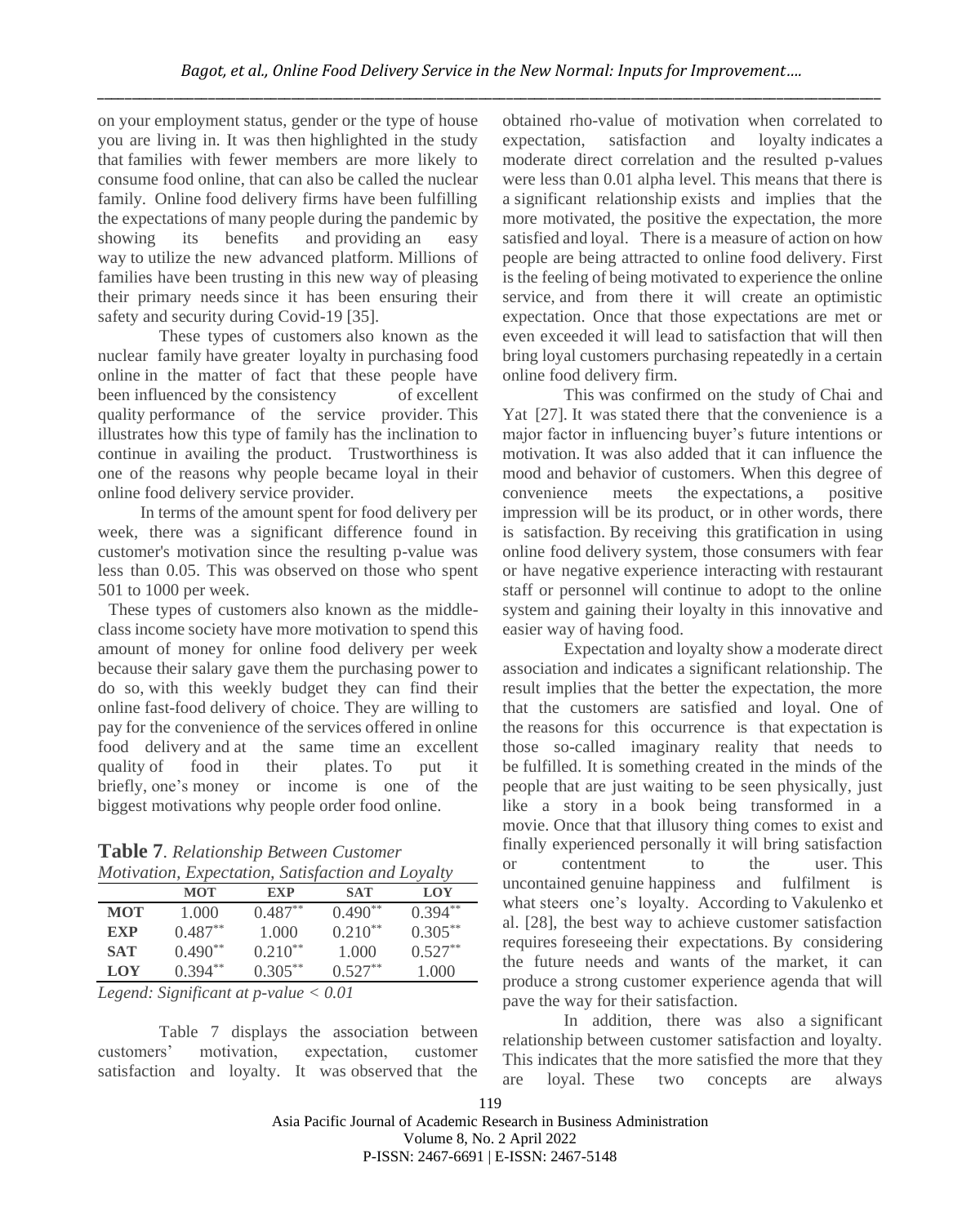associated with each other, for the fact that a loyal customer comes from a satisfied customer.For example, a customer was satisfied with the burger that he ordered in that local fast food, they delivered on time and the quality of it was excellent. Eventually, this customer will have the inclination to order again in that fast food chain since he wants to experience the good food and service again. The repeat purchase can also be called loyalty, this can't be achieved without encountering that level of satisfaction that brought pleasure in continuously acquiring a certain service or product, in this case, it is ordering food online.

### **CONCLUSION AND RECOMMENDATION**

Majority of the respondents are more than 5 members in their family, they order food for delivery 1- 3 times a month, they are spending less than Php 500 per week, they are ordering mostly on quick service restaurants and they crave for a specific food with regards to ordering food online. As to the customer's motivation factor, the respondents prefer variety choices of food when selecting which online food delivery to use, expectation factor, the respondents look for an online food delivery sites or pages that is user friendly, offers a high-quality service and ensures security, customer's satisfaction factor, the respondents are satisfied with their current online deliverer that gives significance to the quality of food during the delivery process and lastly the respondents will continue to buy from their current online food deliverer with regards to their loyalty.

Furthermore, it was reveal based on the findings that those who have family members of 4 have greater assessment on the customer's motivation, expectation, and loyalty. A significant relationship existed on all the variables implying that the more the customers were motivated, the higher they were the expectation and the more they were satisfied and loyal.

Based on the findings and conclusions presented, the following are suggested: For Online Food Delivery, they may give points for every answered survey form that can be converted to a free meal. In this case, customers will engage in honestly answering the forms and giving their suggestions. For Online Food Business, they may consistently gather and evaluate customers' feedback that may help in enhancing their products and services. For Online Food Delivery Customers, they may provide feedback about the way food is being delivered in terms of timeliness and demand for a voucher or compensation. For Online Food Delivery Sites, they may partner with their subsidiaries for customers to have variety of food choices to further strengthen and promote online food delivery. For future researchers, they may conduct a similar study but with the use of other variables like considering the 4P's of marketing such as the product, price, place and promotion.

# **REFERENCES**

- [1] Lee, E. Y., Lee, S. B., & Jeon, Y. J. J. (2017). Factors influencing the behavioral intention to use food delivery apps. *Social Behavior and Personality: an international journal*, 45(9), 1461- 1473.
- [2] Almsalam, S. (2014). The effects of customer expectation and perceived service quality on customer satisfaction. *International Journal of Business and Management Invention*, 3(8), 79-84.
- [3] Basari, M. A. M. D., & Shamsudin, M. F. (2020). Does Customer Satisfaction Matters? *Journal of Undergraduate Social Science and Technology*,  $2(1)$ .
- [4] CHA, S. S., & SEO, B. K. (2020). The Effect of Food Delivery Application on Customer Loyalty in Restaurant. *The Journal of Distribution Science*, 18(4), 5-12.
- [5] Panyadhanya, W., & Panvisavas, V. (2019). Factors Influencing Customer Loyalty toward Mobile Application Food Delivery Service in Bangkok area. In Book of Proceedings of the 3rd *International Conference on Tourism and Business*, 145.
- [6] Tomacruz, M. D. G., & Flor, N. T. (2018). Family perception and their buying behavior for homedelivered food. *International Journal of Tourism Sciences*, 18(4), 237-246.
- [7] Rathore S & Chaudhary M. (2018). Consumer's Perception on Online Food Ordering. Rennaisance School of Commerce and Management, MP, *India 2Institute of Business Management and Research*, MP, India
- [8] Richardson, S., Lefrid, M., Jahani, S., Munyon, M. D., & Rasoolimanesh, S. M. (2019). Effect of dining experience on future intention in quick service restaurants. *British Food Journal*.
- [9] Pigatto, G., Machado, J. G. D. C. F., dos Santos Negreti, A., & Machado, L. M. (2017). Have you chosen your request? Analysis of online food